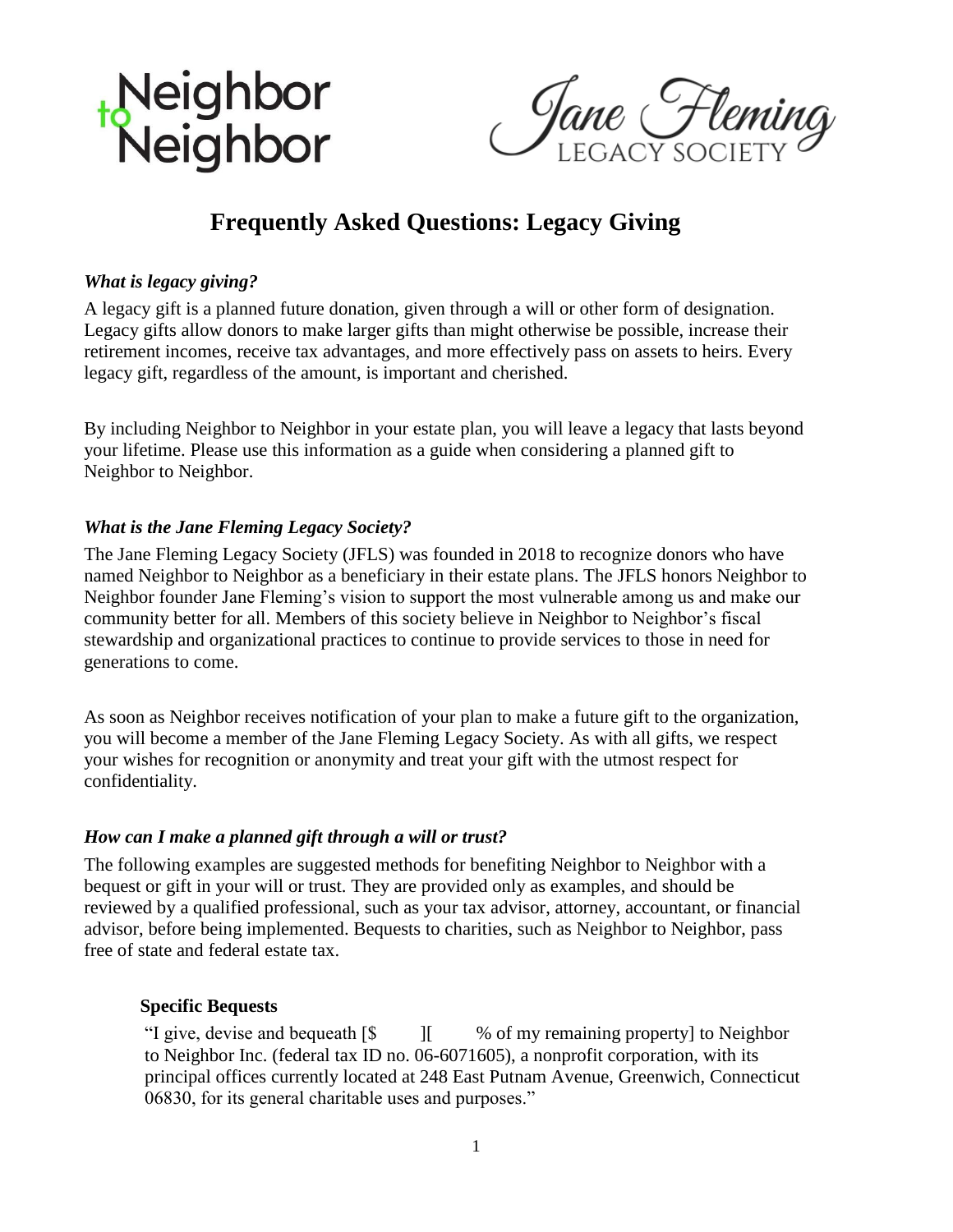# **Residuary Gift**

"All the rest, residue and remainder of my property, real and personal, of whatever nature and wherever situated (excluding any property over which I have a power of appointment), I give devise and bequeath to Neighbor to Neighbor Inc. (federal tax ID no. 06-6071605), a nonprofit corporation, with its principal offices currently located at 248 East Putnam Avenue, Greenwich, Connecticut 06830, for its general charitable uses and purposes."

# **Gifts of Particular Assets**

Rather than giving a specified dollar amount or percentage of your estate, you may instead choose to give specified assets to Neighbor to Neighbor. Examples include marketable securities (such as stocks and bonds), tangible personal property, (such as works of art) or in certain cases, real estate.

#### *How can I make a charitable gift through my retirement accounts?*

Retirement accounts can be excellent vehicles for charitable giving. Charitable beneficiaries such as Neighbor to Neighbor receive these assets income-tax free, and the account owner or the owner's estate may receive an income tax deduction or estate tax deduction. There are several ways to benefit Neighbor to Neighbor using retirement accounts.

### **Designate Neighbor to Neighbor as a Beneficiary of your Retirement Account**

By naming Neighbor to Neighbor as a beneficiary of your retirement account, your estate will receive an estate tax deduction for the full value of your retirement account at death. You may choose to designate Neighbor to Neighbor as the beneficiary of a percentage of your retirement account, leaving the balance to your loved ones or other charitable organizations.

Neighbor to Neighbor will receive the full benefit of every dollar it receives, whereas your loved ones may receive a reduced amount due to the income tax liability tied to many retirement accounts.

To designate Neighbor to Neighbor as a beneficiary of your retirement account, contact your custodian to request a beneficiary designation form, complete that form and return it to the custodian. Suggested beneficiary designation language is below. Seek advice from your tax advisor, attorney, accountant or financial advisor in making updates to your beneficiary designations.

"[ %] to Neighbor to Neighbor Inc. (federal tax ID no. 06-6071605), a nonprofit corporation, with its principal offices currently located at 248 East Putnam Avenue, Greenwich, Connecticut 06830."